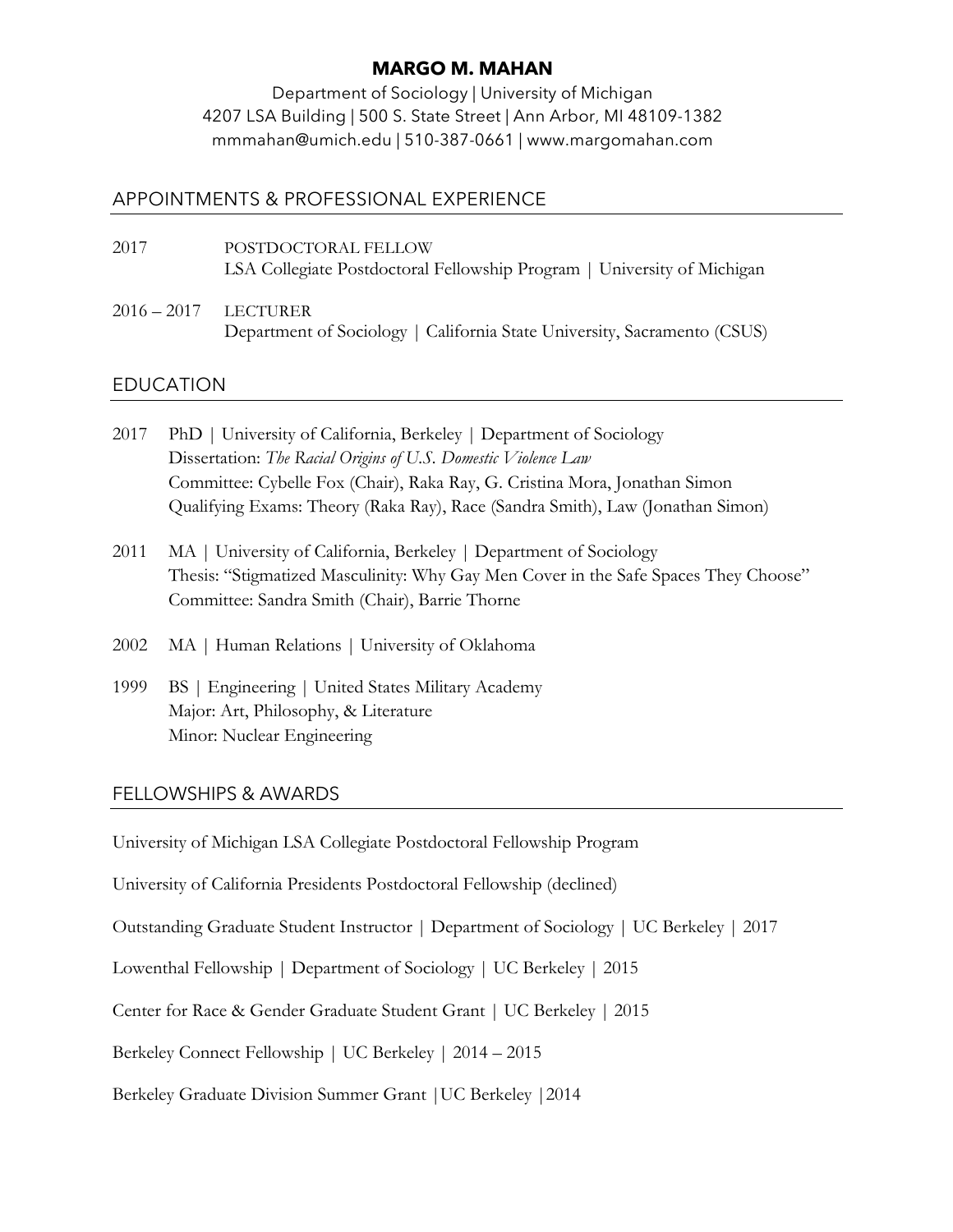- Berkeley Empirical Legal Studies Graduate Fellowship | Center for the Study of Law and Society | UC Berkeley | 2012 – 2013
- Graduate Fellows Training Program | Center for Research on Social Change | UC Berkeley | 2011 – 2013

Inspiring Role Model, Nominee | Berkeley National Organization for Women | 2010

## MANUSCRIPTS UNDER REVIEW

"Why Gay Men Cover in Safe Spaces They Choose" | Revise & Resubmit

### RESEARCH IN PROGRESS & WORKING PAPERS

- "The 'Bitch Tape': How Male Batterers Find the Woman in the State" | working paper prepared for the Institute for the Study of Social Issues | 2013 | http://escholarship.org/uc/item/66m719kv
- "Victim: A Keyword Project of U.S. Anti-Violence Policy" | in preparation for *Law & Society Review*

### INVITED PRESENTATIONS

"The Racial Origins of U.S. Domestic Violence Law" | University of Michigan | Department of Sociology | February 2017

## CONFERENCE PRESENTATIONS

"U.S. Wife-Beating Laws: Feminist Agency on Trial"

- Social Science History Association Annual Conference | Baltimore | 2015
- Law & Society Association Annual Meeting | Seattle | 2015

"The 'Bitch Tape': How Male Batterers Find the Woman in the State"

- International Sociological Association World Congress | Yokohama, Japan | 2014
- Law & Society Association Annual Meeting | Minneapolis | 2014
- Social Science History Association Annual Conference | Chicago | 2013
- American Sociological Association Annual Meeting | New York | 2013
- Eastern Sociological Society Annual Meeting | Boston | 2013
- Institute for the Study of Societal Issues | Berkeley | 2012

"The (Silent) Third Partner: The Role of 'Police' in Domestic Violent Dispute" | Law & Society Association Annual Meeting | Boston | 2013

"Race, Sexuality, and Religion: Stigma and Meaning in a Black Church" | American Sociological Association Annual Meeting | Denver | 2012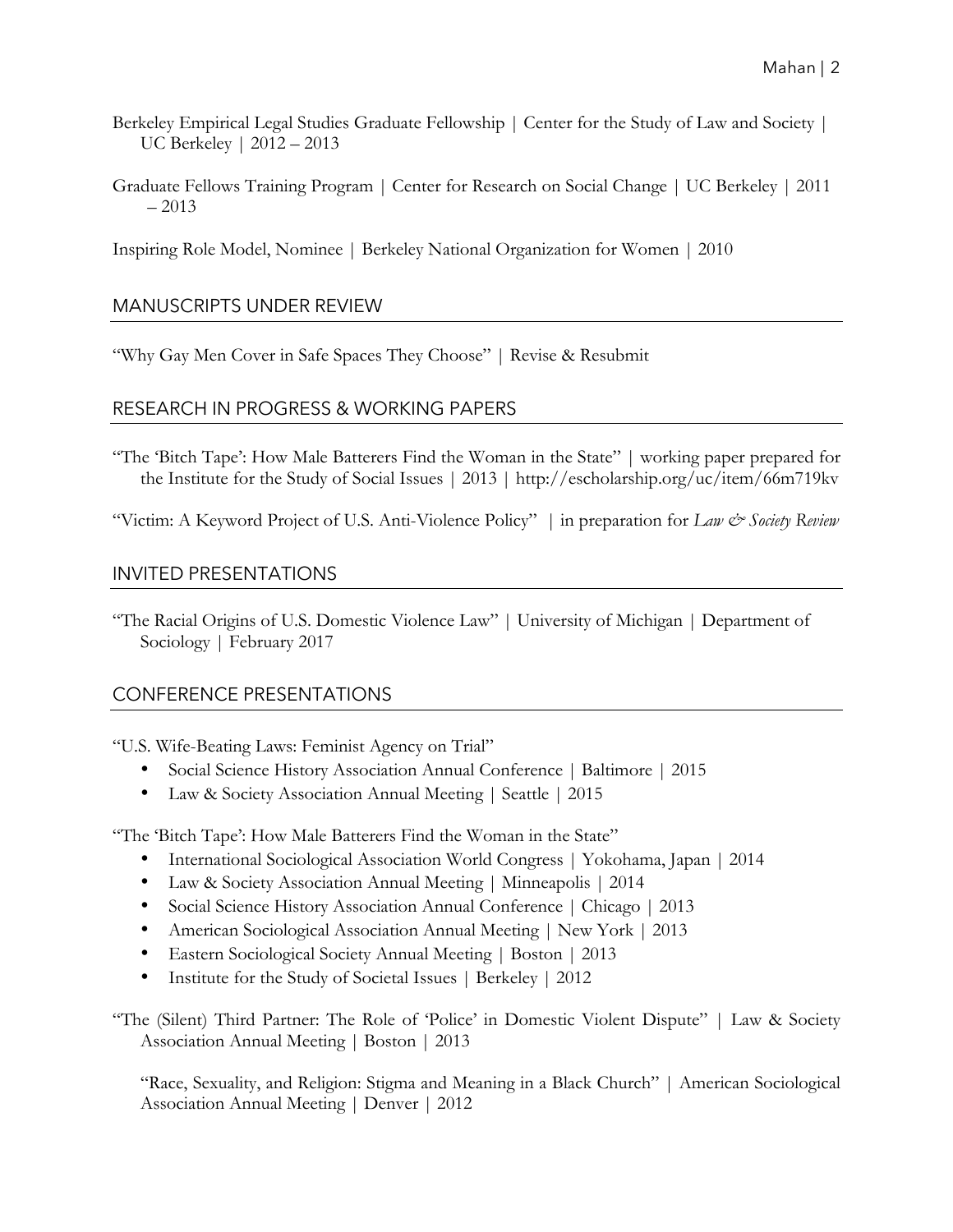"Stigmatized Masculinity: Why Gay Men Remain Closeted in the Safe Spaces They Choose"

- Pacific Sociological Association Annual Conference | San Diego | 2012
- Thinking Gender Annual Conference | Los Angeles | 2012

## TEACHING EXPERIENCE

#### LECTURER

- Sociology of Sexuality | Department of Sociology | CSUS | Spring 2017, Fall 2016
- Black Studies in Sociology | Department of Sociology | CSUS | Spring 2017

#### GUEST LECTURER

- "Women and the Military," for Introduction to Sociology |Sandra Smith | UC Berkeley | Spring 2011
- "Difference vs. Equality," for Introduction to Sociology | Sandra Smith | Prison University Project | San Quentin, CA | Fall 2009

### INSTRUCTOR

- Writing for Sociology | UC Berkeley | Spring 2014, Fall 2013
- Introduction to Sociology | Co-Instructor with Kitty Calavita & Charles Berman | Prison University Project | San Quentin, CA | Spring 2014

GRADUATE STUDENT INSTRUCTOR | Department of Sociology | UC Berkeley:

- Racial and Ethnic Issues | Cybelle Fox | Spring 2017, Fall 2009
- Introduction to Sociology | Raka Ray | Fall 2016, Spring 2009
- Racial and Ethnic Issues in America | Andrew Barlow | Spring 2016, Spring 2011
- Social Psychology (Head Reader) | Robb Willer | Fall 2010
- Sociology of Gender | Raka Ray | Spring 2010
- Racial and Ethnic Inequality | Sandra Smith | Fall 2007

# MENTORING EXPERIENCE

Graduate Student Program Assistant | Summer Research Opportunity Program | UC Berkeley Division of Equity and Inclusion | Summer 2012 – 2016

Undergraduate Research Apprentice Program | UC Berkeley | Spring 2015, Spring 2014

Mentor | Berkeley Connect | UC Berkeley | 2014 – 2015

# RELATED PROFESSIONAL EXPERIENCE

Domestic Violence Law Practicum | Boalt Law School | 2012, Spring 2009

California Coalition for Women Prisoners (volunteer) |San Francisco | 2010 – 2016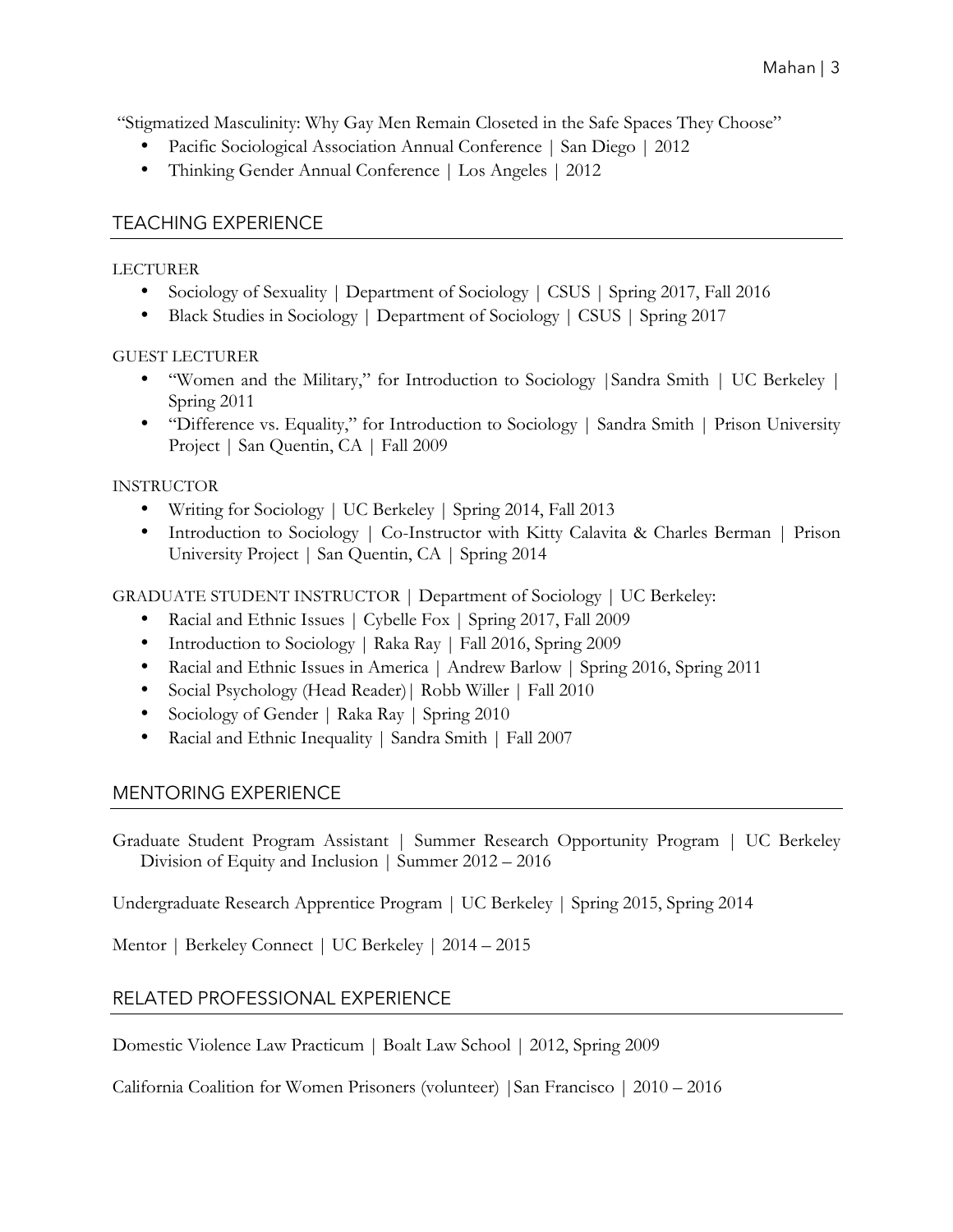His Story Project (founder) | 2009 – 2016

Free Battered Women (volunteer) |San Francisco | 2009

Breaking Silences Project (founder) | 2008 – present

### PROFESSIONAL MEMBERSHIPS

International Sociological Association | 2013 – present

Law & Society Association | 2011 – present

Social Science History Association | 2011 – present

American Sociological Association, section on:

- Crime, Law, and Deviance | 2011 present
- Sociology of Law | 2010 present
- Sex and Gender | 2010 present
- Families | 2010 2012
- Race, Gender, and Class | 2009 present
- Sociology of Sexualities | 2009 2012

American Sociological Association | 2007 – present

## PRIOR WORK EXPERIENCE

Captain, U.S. Army Reserves | 2007 – 2010 Senior Consultant, Booz Allen Hamilton | 2004 – 2006 Second Lieutenant – Captain, U.S. Army | 1999 – 2004

#### REFERENCES

#### CYBELLE FOX

Department of Sociology, University of California, Berkeley, 410 Barrows Hall, Berkeley, CA 94720 cfox@berkeley.edu | 510-642-7601

RAKA RAY Department of Sociology, University of California, Berkeley, 410 Barrows Hall, Berkeley, CA 94720 rakaray@berkeley.edu | 510-642-6081

G. CRISTINA MORA Department of Sociology, University of California, Berkeley, 410 Barrows Hall, Berkeley, CA 94720 cmora@berkeley.edu | 510-642-5877